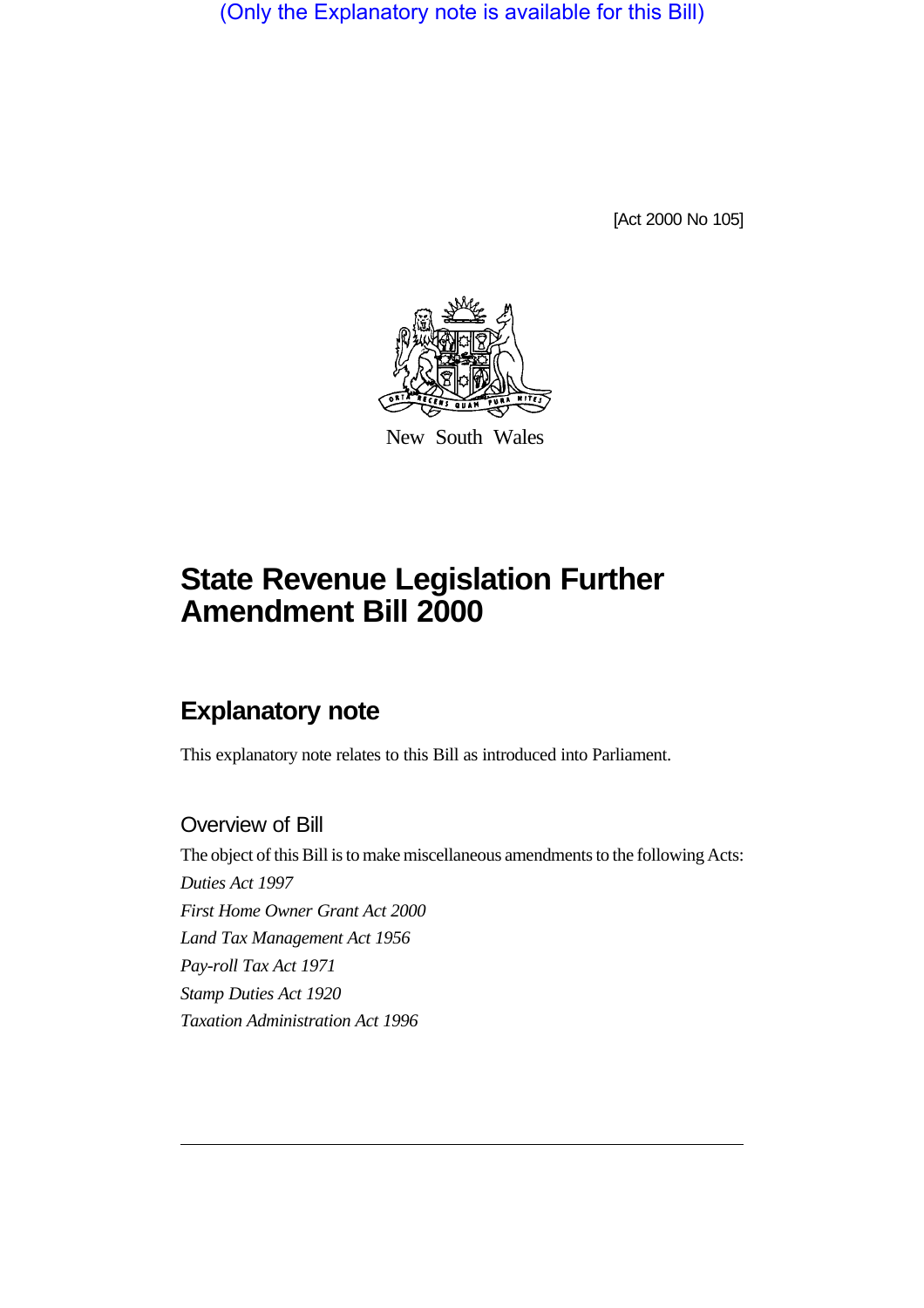Explanatory note

# Outline of provisions

**Clause 1** sets out the name (also called the short title) of the proposed Act.

**Clause 2** provides for the commencement of the proposed Act.

**Clause 3** is a formal provision giving effect to the amendments to the *Duties Act 1997* set out in Schedule 1.

**Clause 4** is a formal provision giving effect to the amendments to the *First Home Owner Grant Act 2000* set out in Schedule 2.

**Clause 5** is a formal provision giving effect to the amendments to the *Land Tax Management Act 1956* set out in Schedule 3.

**Clause 6** is a formal provision giving effect to the amendments to the *Pay-roll Tax Act 1971* set out in Schedule 4.

**Clause 7** is a formal provision giving effect to the amendments to the *Stamp Duties Act 1920* set out in Schedule 5.

**Clause 8** is a formal provision giving effect to the amendments to the *Taxation Administration Act 1996* set out in Schedule 6.

# **Schedule 1 Amendment of Duties Act 1997**

# **Concession for transfer of property to a related person**

A purchaser under an agreement for sale can elect to have the property transferred from the vendor to a person who is "related" (as defined in the Act) to the purchaser without paying ad valorem duty on the transfer. This concession is capable of being abused by a person who stamps the transfer after settlement of the contract but before registration of the transfer at the Land Titles Office. **Schedule 1 [1]** limits the concession in two ways. First, it provides that the transfer must occur contemporaneously with the completion or settlement of the agreement. Secondly, if a purchaser buys on trust for the "real" purchaser who has provided the money for the purchase, the concession for a transfer to a related person can only apply to a transfer from the vendor to a person who is related to the "real" purchaser (and not a person who is related to the "apparent" purchaser).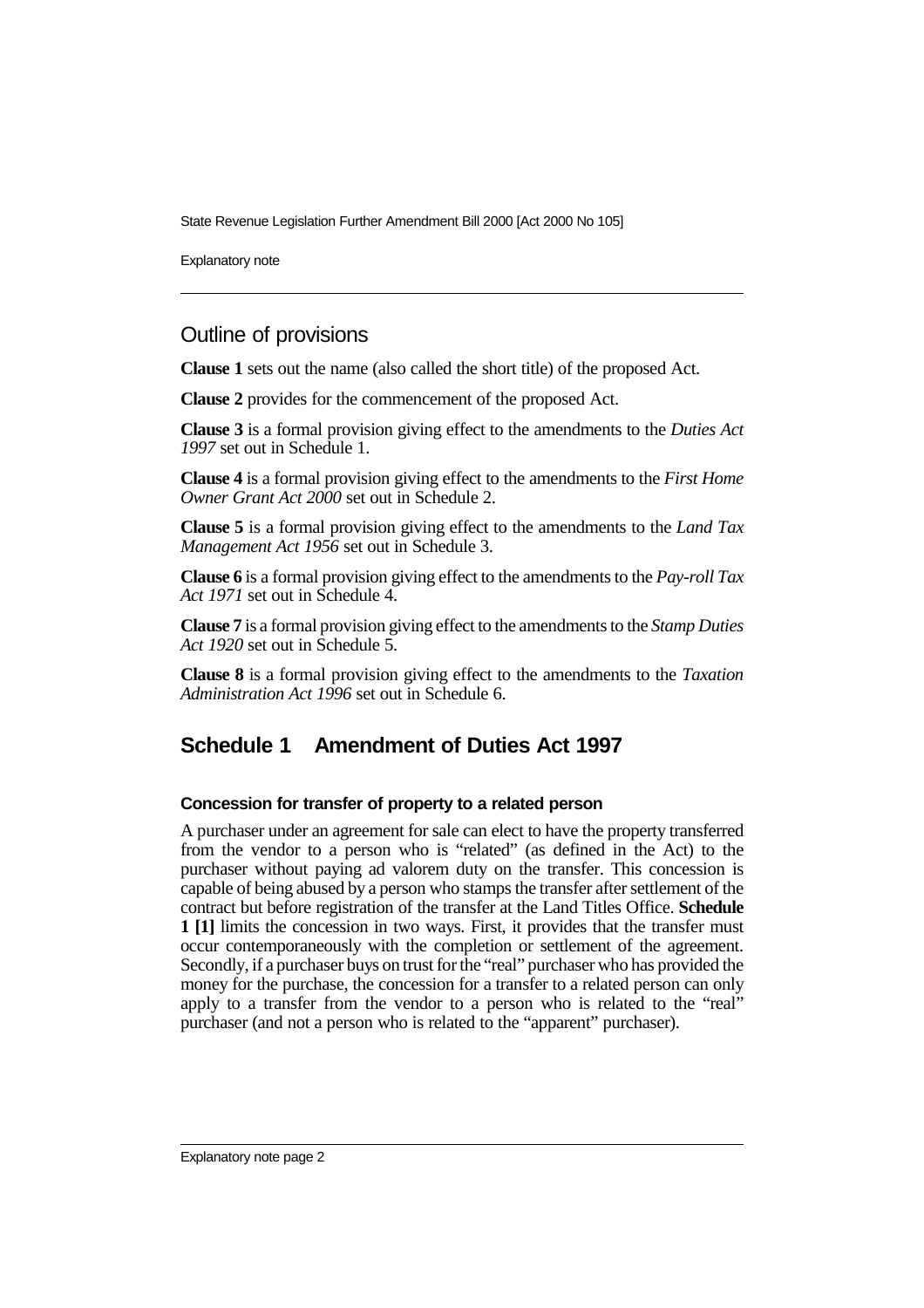Explanatory note

#### **Dutiable value of partnership interests and partitions**

A transfer of an interest in a partnership or a partition of property may involve dutiable property as well as non-dutiable property (including property outside New South Wales). In calculating duty, the dutiable value is determined on the value of the dutiable property as a proportion of all the property. Some types of business assets, such as the goodwill of a business, may also be apportioned between New South Wales and other jurisdictions. However, apportionment does not presently apply if the business assets are partnership property, or are subject to a partition. The Act is to be amended to remove this anomaly. **Schedule 1 [2]** makes the amendment in relation to partnership interests and **Schedule 1 [3]** in relation to partitions.

## **Transfer of interests in land-rich companies that are limited by guarantee**

The land-rich provisions in Chapter 3 of the Act impose duty on certain share and unit acquisitions in private companies or private unit trust schemes that would entitle the holder to more than 50% of the property of the company or trust in the event of a distribution of all its property. A person who acquires a controlling interest in a company limited by guarantee is not currently subject to the land-rich provisions as, under the *Corporations Law*, these companies cannot issue shares. **Schedule 1 [4]** provides that an interest in a company limited by guarantee can be acquired by becoming a member of the company, removing a person from membership of the company, or altering members' rights.

## **Hardship cases**

**Schedule 1 [6]** repeals Part 4 of Chapter 12 of the Act (which constituted a Board of Review to consider the waiver of duty in hardship cases) as a consequence of the constitution of the Hardship Review Board under the *Taxation Administration Act 1996* by **Schedule 6 [3]** and replaces the Part with provisions that complement those to be inserted into the *Taxation Administration Act 1996* by **Schedule 6 [3]**.

## **Commercial plant nurseries**

**Schedule 1 [8]** makes an amendment to the definition of *land used for primary production* in the Dictionary to the Act relating to commercial plant nurseries as a consequence of the amendment made by **Schedule 3 [1]** to the *Land Tax Management Act 1956*.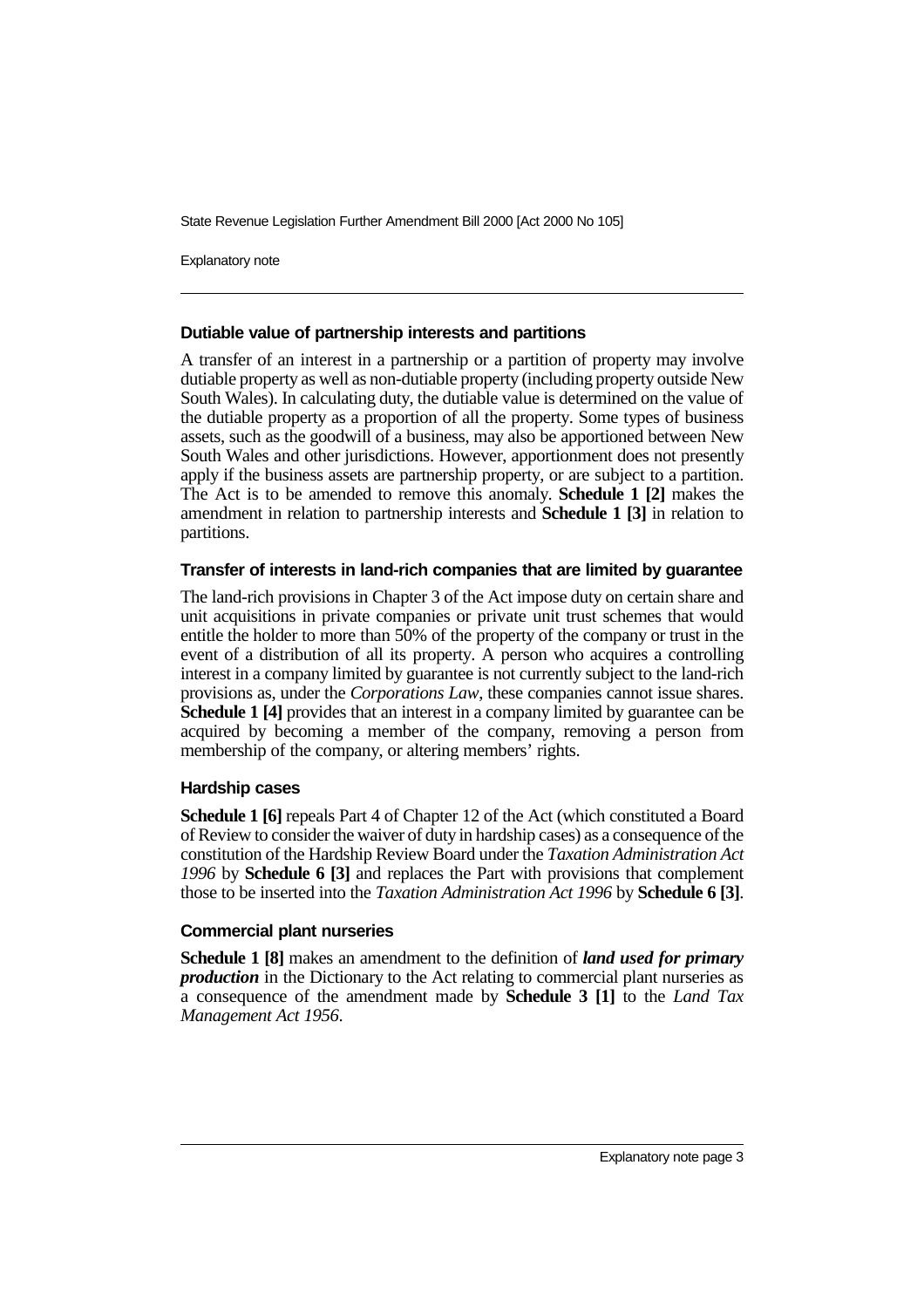Explanatory note

## **First Home Plus**

*First Home Plus* provides a duty exemption or concession for first home buyers. It is subject to limits on the value of the property, and different limits apply to the metropolitan area and other areas. As from 1 July 2000, *First Home Plus* has been administered on the basis that it applies to the local government areas of Newcastle and Lake Macquarie in the same way as it applies to the metropolitan area of Sydney. This increases the property limit for exemption in these areas from \$175,000 to \$200,000, with a phased concession up to \$300,000. **Schedule 1 [9]** amends the definition of *Metropolitan Area* in the Dictionary to the Act to this effect.

## **Savings, transitional and other provisions**

**Schedule 1 [7]** enables the making of regulations of a savings or transitional nature as a consequence of the enactment of the proposed Act.

# **Schedule 2 Amendment of First Home Owner Grant Act 2000**

**Schedule 2 [1]** amends the definition of *permanent resident* in the Act to make it clear that New Zealand citizens who reside in Australia are eligible for a First Home Owner Grant.

**Schedule 2 [2]** removes a potential anomaly that could inadvertently prevent an applicant from receiving a grant. Under the Act at present, an applicant for a grant must be the owner of the land on which the home is, or is being, built or must become the owner of the land when the building of the home is completed. In some instances this may not be the case. For example, a person may build a home on a rural property owned by his or her parents. The amendment gives the Chief Commissioner a discretion to recognise such persons to be eligible applicants.

# **Schedule 3 Amendment of Land Tax Management Act 1956**

# **Commercial plant nurseries**

Land used for primary production is exempt from land tax. The definition of *land used for primary production* in the Act includes a "nursery" which, in turn, is defined by reference to the *Horticultural Stock and Nurseries Act 1969*. The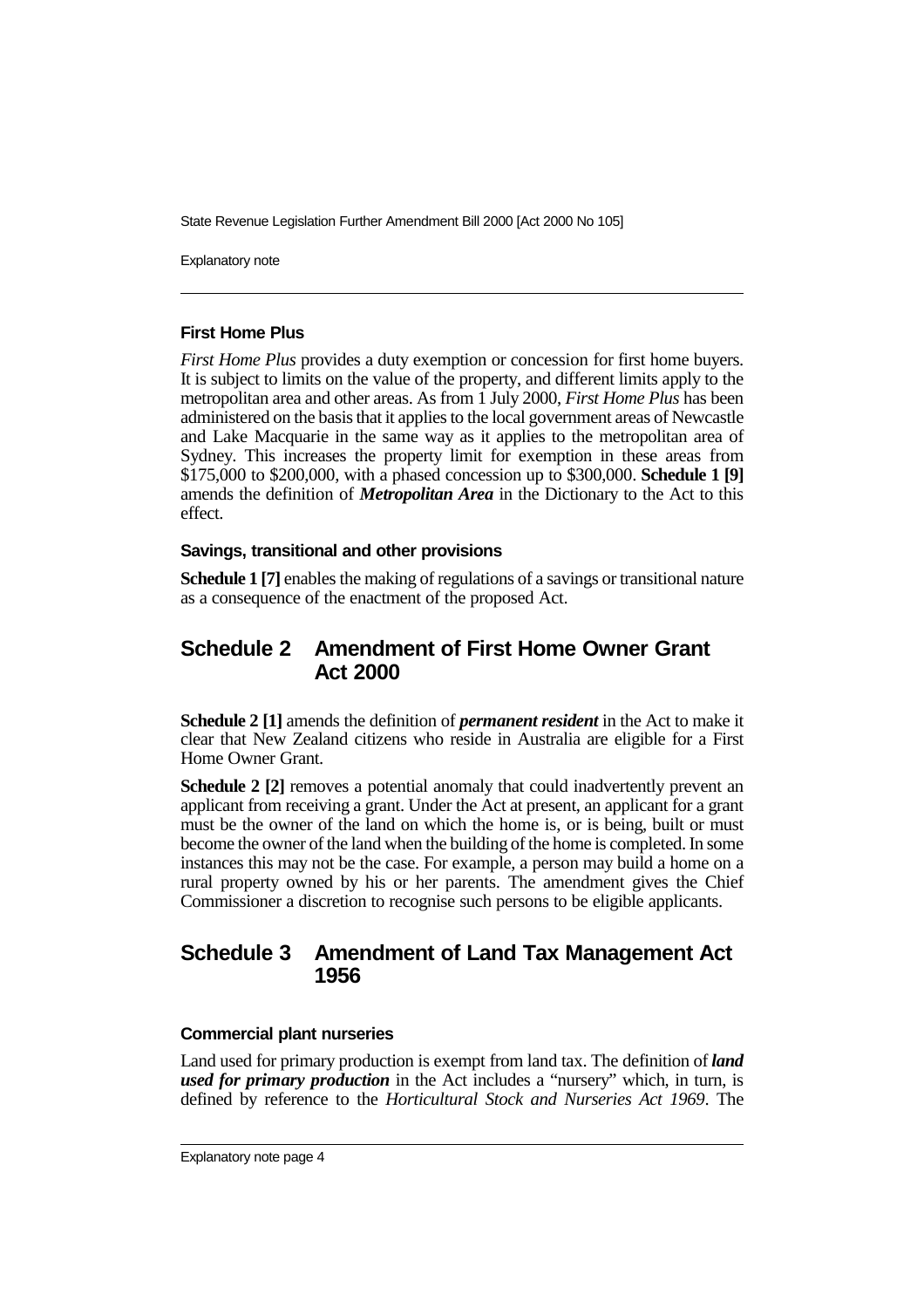Explanatory note

*Horticultural Stock and Nurseries Act 1969* is proposed to be repealed in the near future. In anticipation of the repeal, **Schedule 3 [1]** amends the definition of *land used for primary production* to preserve its effect.

# **Land owned by Sydney Harbour Foreshore Authority**

The functions of the Sydney Cove Redevelopment Authority and the land owned by it passed to the Sydney Harbour Foreshore Authority on 1 February 1999. Some changes in land tax liability occurred in relation to certain leasehold land as a consequence. **Schedule 3 [2]** seeks to reinstate, in relation to a lessee of land owned by the Sydney Harbour Foreshore Authority and irrespective of when the lease was entered into, the test as to liability that existed prior to 1 February 1999.

# **Limit of exemption for public garden, public recreation ground or public reserve**

An owner of land is entitled to an exemption from land tax if the owner uses the land solely as a site for a public garden, public recreation ground or public reserve. A recent Supreme Court decision (*Evatt v Chief Commissioner of Land Tax* [1999] NSWSC 1317) indicates that a private owner of land may qualify for the exemption in respect of the garden of a dwelling by opening it to the public, even if a fee is charged for operating and maintenance costs. It is proposed to provide that the exemption will not apply if the land is owned by a natural person, or is held in trust by a natural person for either another natural person or a body that, if dissolved, would result in some or all of the land vesting in one or more of the members, or former members, of the body. **Schedule 3 [4]** makes the principal amendment and **Schedule 3 [3]** makes a consequential amendment.

# **Related companies**

**Schedule 3 [5]** amends the provisions of the Act concerning the land tax liability of related companies to provide that if two or more related companies are liable to land tax (whether assessed separately or jointly), each company is liable jointly and severally to pay the tax.

**Schedule 3 [6]** applies section 45 of the *Taxation Administration Act 1996* to an amount of land tax payable by a related company. Section 45 of the *Taxation Administration Act 1996* is to be amended by **Schedule 6 [1]** to the proposed Act. Section 45, as amended, will provide that the liability of a person (which includes a corporation) to pay an amount of tax also includes a liability to pay any interest, penalty tax and costs and expenses associated with the recovery of the tax. Section 45, as amended, will also give a corporation that pays an amount in accordance with the section such rights of contribution or indemnity from related corporations as are just.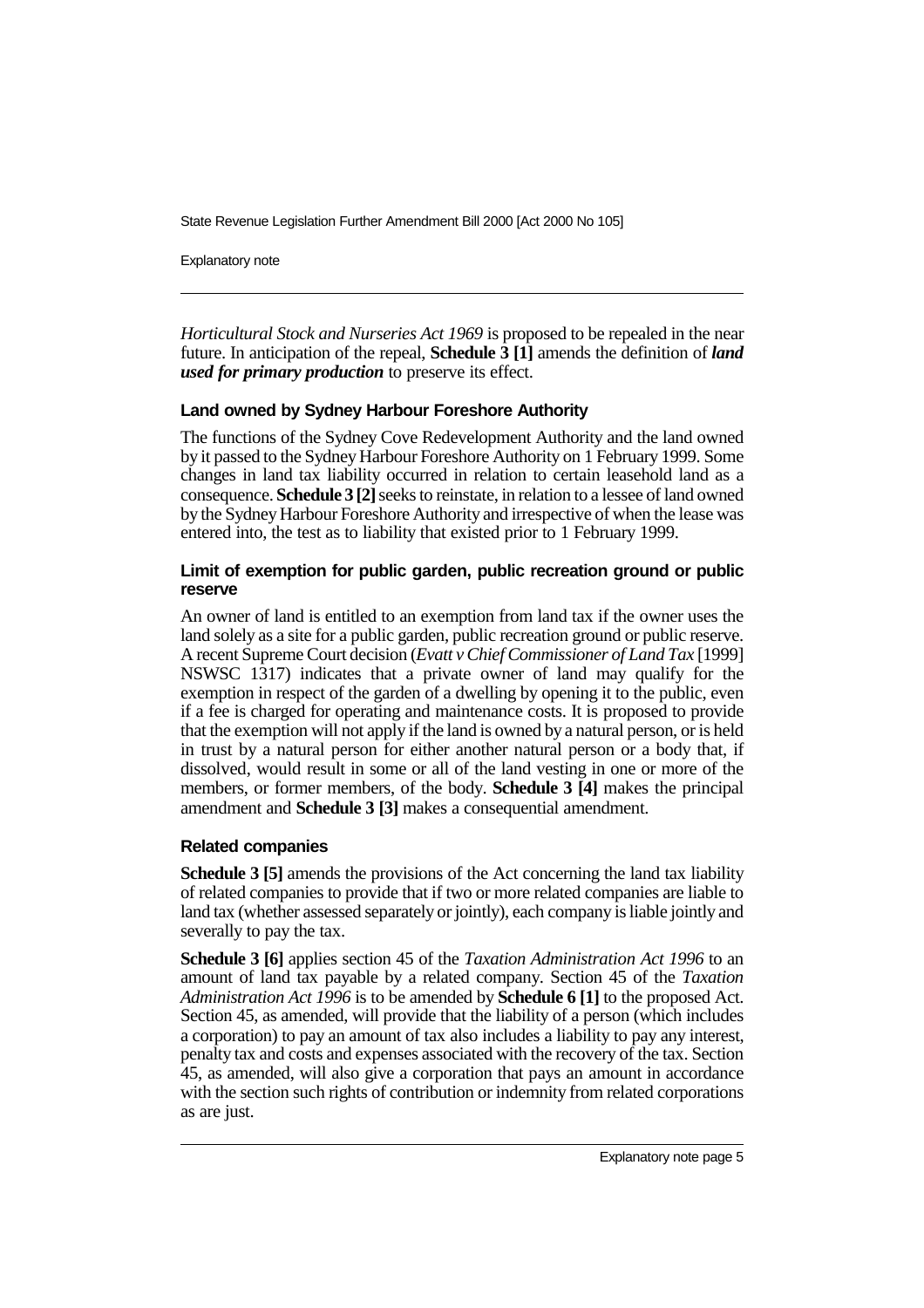Explanatory note

#### **Hardship cases**

**Schedule 3 [7]** repeals sections 50–53 of the Act (which constituted a Board to consider the waiver of land tax in hardship cases) as a consequence of the constitution of the Hardship Review Board under the *Taxation Administration Act 1996* by **Schedule 6 [3]** and replaces those sections with provisions that complement those to be inserted into the *Taxation Administration Act 1996* by **Schedule 6 [3]**.

# **Savings, transitional and other provisions**

**Schedule 3 [8]** enables the making of regulations of a savings or transitional nature as a consequence of the enactment of the proposed Act.

# **Schedule 4 Amendment of Pay-roll Tax Act 1971**

# **Members of a group**

**Schedule 4 [3]** inserts proposed section 16LA into the Act. The section will enable the recovery of pay-roll tax, in the case of a group, from any member of the group and not just from a member that pays wages. The section also applies section 45 of the *Taxation Administration Act 1996* to an amount of pay-roll tax payable by a group member. Section 45 of the *Taxation Administration Act 1996* is to be amended by **Schedule 6 [1]** to the proposed Act. Section 45, as amended, will provide that the liability of a group member to pay an amount of tax also includes a liability to pay any interest, penalty tax and costs and expenses associated with the recovery of the tax. Section 45, as amended, will also give a group member who pays an amount in accordance with the section such rights of contribution or indemnity from other group members as are just.

**Schedule 4 [1]** and **[2]** make consequential amendments.

## **Hardship cases**

**Schedule 4 [4]** repeals Part 6 of the Act (which constituted a Board of Review to consider the waiver, deferral and writing off of pay-roll tax in hardship cases) as a consequence of the constitution of the Hardship Review Board under the *Taxation Administration Act 1996* by **Schedule 6 [3]** and replaces those sections with provisions that complement those to be inserted into the *Taxation Administration Act 1996* by **Schedule 6 [3]**.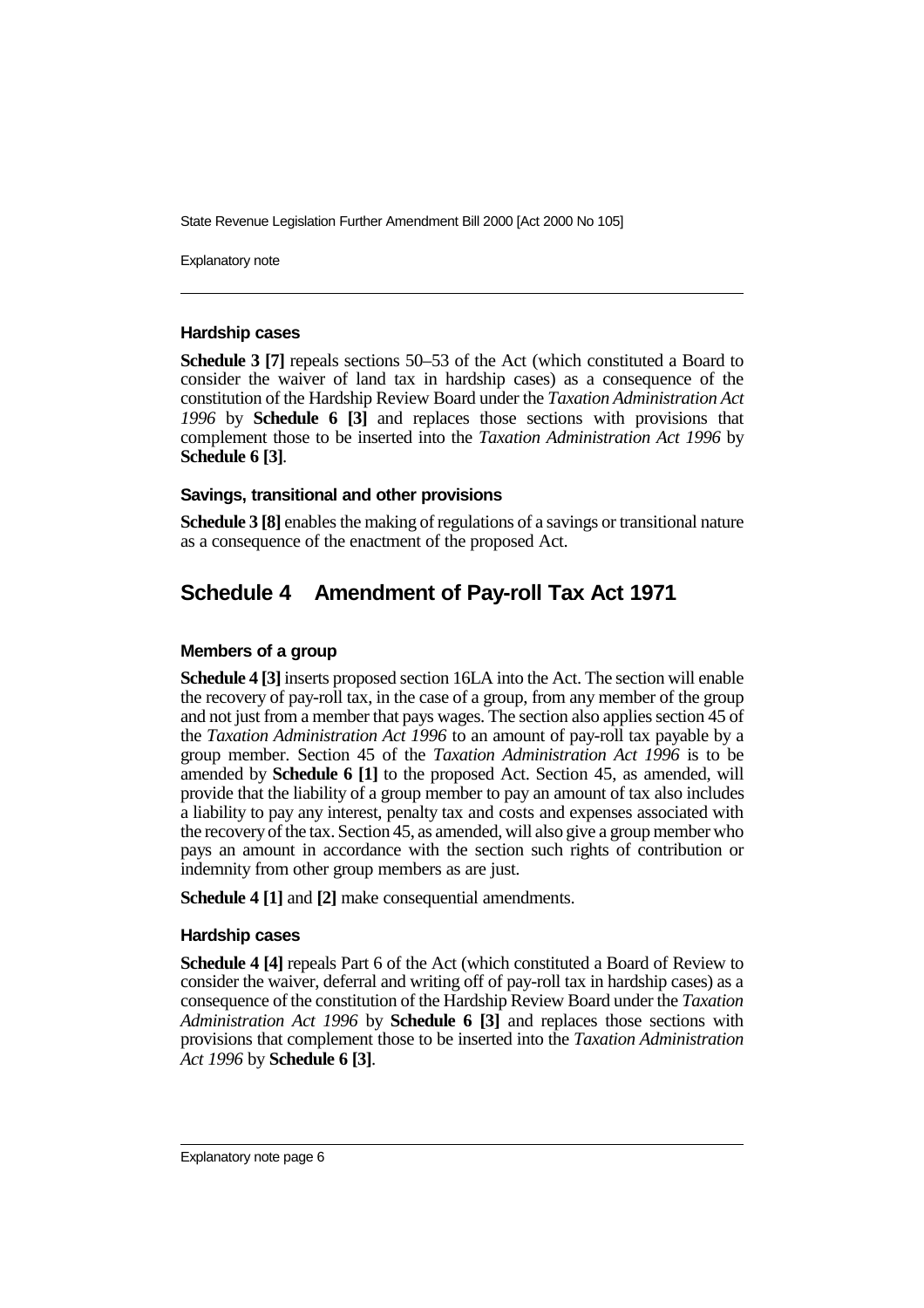Explanatory note

## **Savings, transitional and other provisions**

**Schedule 4 [5]** enables the making of regulations of a savings or transitional nature as a consequence of the enactment of the proposed Act.

# **Schedule 5 Amendment of Stamp Duties Act 1920**

#### **Hardship cases**

**Schedule 5 [1]** repeals Division 2 of Part 2 of the Act (which enabled the Board of Review constituted under Part 4 of Chapter 12 of the *Duties Act 1997* to exercise its functions in relation to stamp duty) as a consequence of the constitution of the Hardship Review Board under the *Taxation Administration Act 1996* by **Schedule 6 [3]** and replaces those sections with provisions that complement those to be inserted into the *Taxation Administration Act 1996* by **Schedule 6 [3]**.

### **Exemption from financial institutions duty**

**Schedule 5 [2]** provides an exemption from payment of financial institutions duty, with effect from 1 July 2000, on the receipt of certain Commonwealth Government social security benefits, namely, a benefit or allowance under the *A New Tax System (Family Assistance) Act 1999* and a bonus payment under the *A New Tax System (Bonuses for Older Australians) Act 1999*.

#### **Savings, transitional and other provisions**

**Schedule 5 [3]** enables the making of regulations of a savings or transitional nature as a consequence of the enactment of the proposed Act.

# **Schedule 6 Amendment of Taxation Administration Act 1996**

#### **Liability of and between persons (including corporations)**

**Schedule 6 [1]** amends section 45 of the Act. Section 45, as amended, will provide that the liability of a person (which includes a corporation) to pay an amount of tax also includes a liability to pay any interest, penalty tax and costs and expenses associated with the recovery of the tax. Section 45, as amended, will also give a person who pays an amount in accordance with the section such rights of contribution or indemnity from related persons as are just. The section is intended to consolidate similar provisions in other taxation laws and to strengthen them.